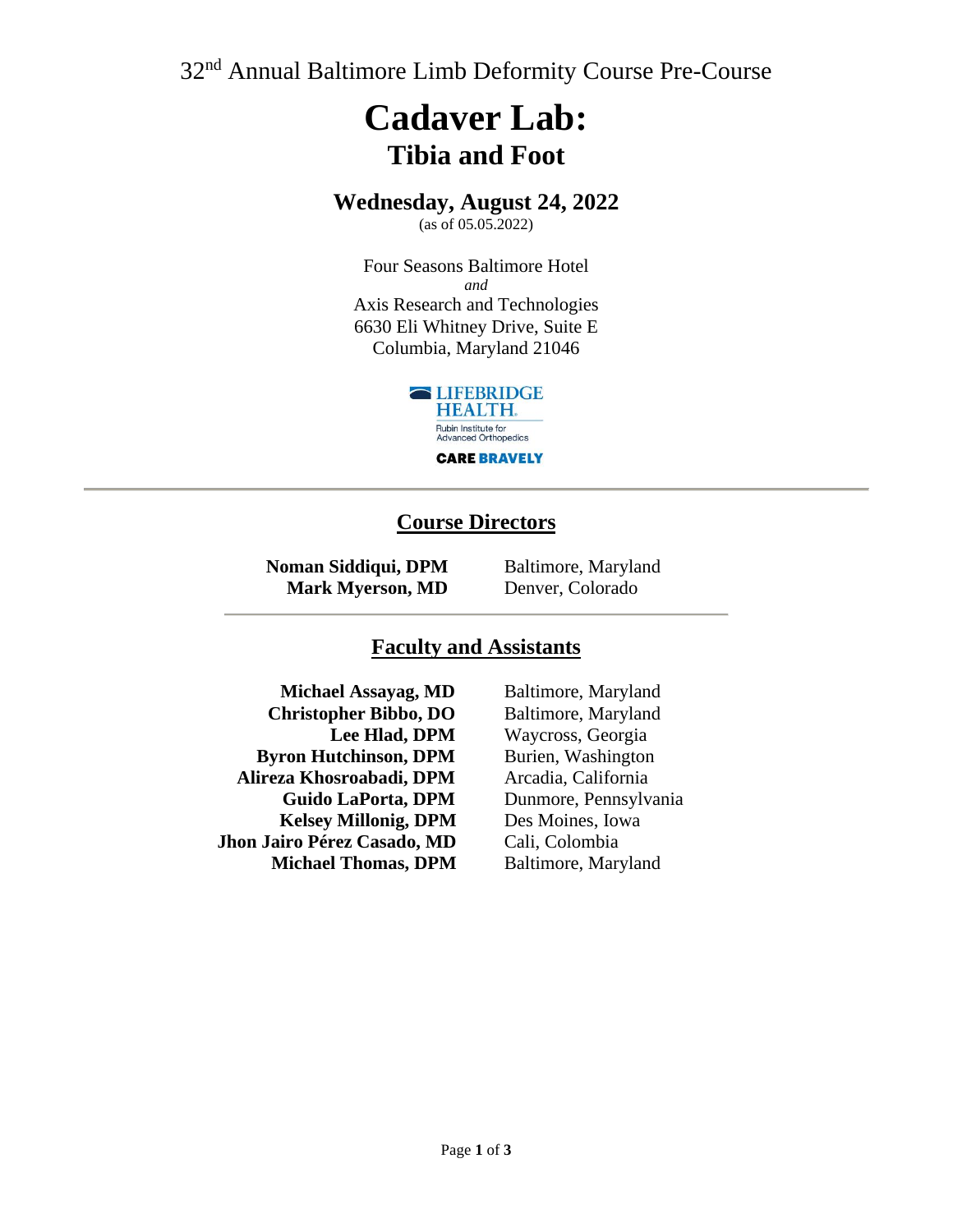# *Wednesday, August 24, 2022*

| $6:15 - 6:55$                |                       | <b>Registration and Breakfast</b>                                                                                                     | Marine Room and Cobalt Ballroom I, Level 2 |
|------------------------------|-----------------------|---------------------------------------------------------------------------------------------------------------------------------------|--------------------------------------------|
| Head to Bus<br>$6:55 - 7:00$ |                       |                                                                                                                                       | Four Seasons Baltimore Hotel, Lobby        |
| $7:00$ prompt                |                       | Depart from Hotel to Cadaver Lab                                                                                                      |                                            |
| $8:00 - 12:10$               |                       | Hands-on Cadaver Labs: Morning Session<br>Facilitator: Noman Siddiqui, DPM                                                            | Axis Research and Technologies Lab         |
| $8:00 - 8:20$                |                       | Prophylactic Anterior Compartment Fasciotomy (Longitudinal and Transverse)<br>Noman Siddiqui, DPM                                     |                                            |
| $8:20 - 8:45$                |                       | Deep/Superficial Gastrocnemius-soleus Recession:<br>The Baumann/Vulpius/Strayer Procedure<br>Noman Siddiqui, DPM                      |                                            |
| $8:45-9:10$                  |                       | <b>Peroneal Nerve Decompression</b><br>Noman Siddiqui, DPM                                                                            |                                            |
| $9:10 - 9:40$                |                       | <b>Tarsal Tunnel Decompression/Plantar Fascial Release</b><br>Noman Siddiqui, DPM                                                     |                                            |
| $9:40 - 10:20$               |                       | <b>Health Break</b>                                                                                                                   |                                            |
|                              | $10:20 - 11:05$       | Posterior Approach for:<br><b>Tendon Transfers</b><br>Ankle and Hindfoot Reconstruction<br>Christopher Bibbo, DO                      |                                            |
|                              | $11:05 - 11:35$       | Medial Approach for:<br><b>Tendon Transfers</b><br><b>Medial Column Reconstruction</b><br>Mark Myerson, MD                            |                                            |
|                              | $11:35 - 12:05$       | Lateral Approach for:<br><b>Tendon Transfers</b><br><b>Lateral Column Reconstruction</b><br>Guido LaPorta, DPM                        |                                            |
| $12:05 - 12:15$              |                       | <b>Head to Lunch and Lecture Session</b>                                                                                              |                                            |
| $12:15 - 12:30$              | <b>Boxed Luncheon</b> |                                                                                                                                       | <b>Meeting Room</b>                        |
| $12:30-1:30$                 |                       | Case Presentations / Panel Discussion<br>Mark Myerson, MD                                                                             |                                            |
| $1:30-1:40$                  |                       | Head to Anatomy Lab (please proceed to your pre-selected hands-on lab group)                                                          |                                            |
| $1:40-4:30$                  |                       | Hands-on Cadaver Lab: Afternoon Session<br>Anatomy Lab                                                                                |                                            |
| $1:40-4:30$                  |                       | <b>Group 1: Bone Transport Lab</b><br>Facilitator: Michael Assayag, MD<br>Faculty: Guido LaPorta, DPM and Jhon Jairo Pérez Casado, MD |                                            |